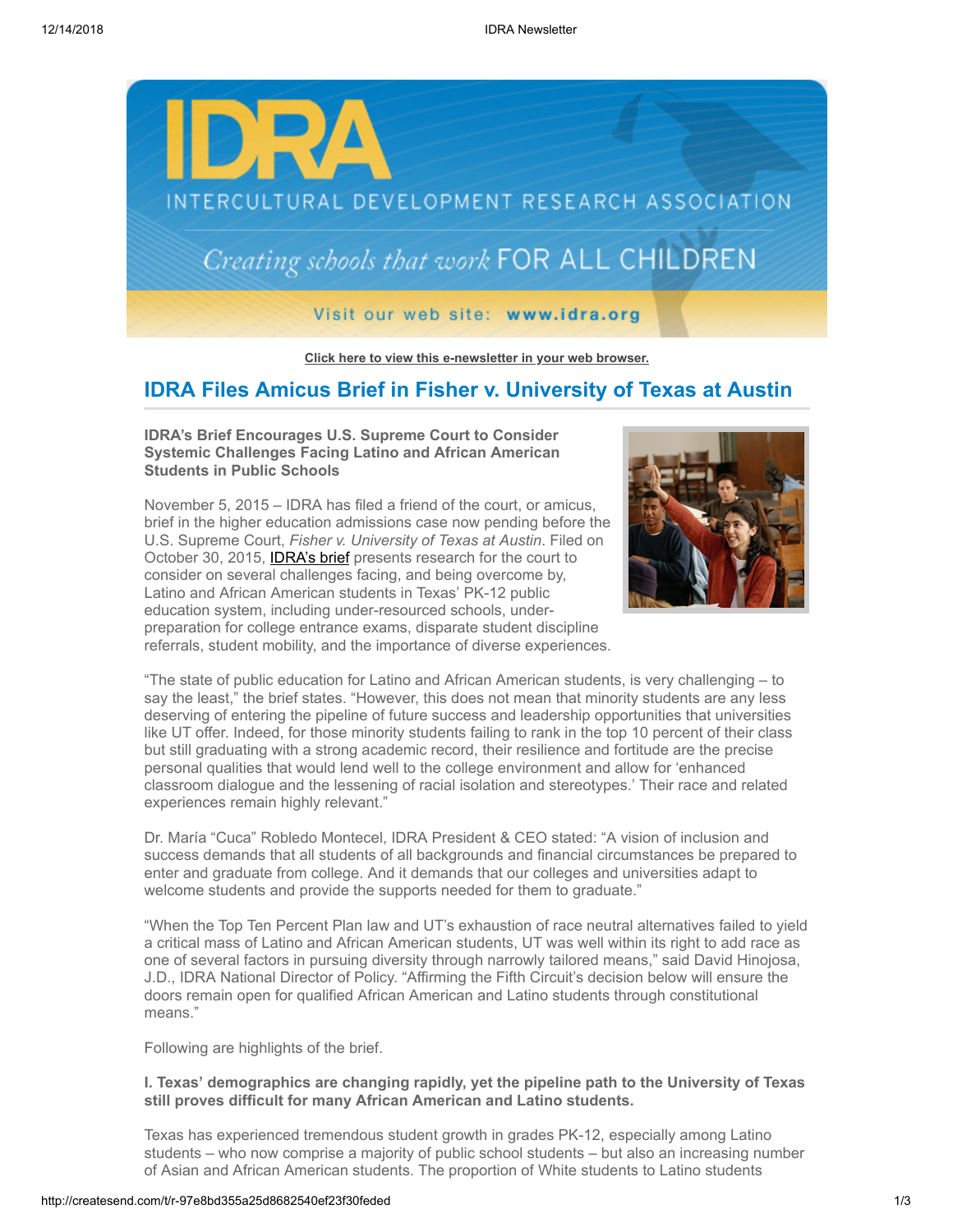#### 12/14/2018 IDRA Newsletter

switched from 45 percent White students and 37.9 percent Latino students in 1997-98 to 34.8 percent White students and 47.2 percent Latino students a decade later.

In 2004, African American students comprised nearly one out of every seven high school graduates but only one out of 20 students admitted into UT. Latino students accounted for over one out of every three high school graduates, but only one out of every six admits. In contrast, White students made up nearly one out of every two high school graduates but 58 percent of all admits, and Asian American students were one out of every 33 graduates but over one out of every six (17 percent) freshman admits to UT.

#### **II. Texas has a sordid history of providing unequal educational opportunities in PK-12.**

The State of Texas has been sued six times for failing to provide equitable and adequate opportunities to its schoolchildren. In 2012, the 100 wealthiest school districts had access to an additional \$1,000 to spend per child than the 100 poorest districts, while taxing 9¢ less. Latino students are more likely to attend under-resourced schools with limited access to quality teaching and curriculum when compared to White students. Preparing African American and Latino students will lead to "higher income for all racial-ethnic groups, and higher levels of education can reduce the differences in income disparities between majority and minority populations."

#### **III. Texas' failure to invest sufficient resources in its Latino and African American students results in those students, on average, struggling on the SAT for example. But many still show promising results.**

The data demonstrate that minority students show a clear interest in attending college, despite their underperformance on the exam. African American and Latino high school students are taking the SAT at increasing rates. And in 2008, a larger percentage of African American high school graduates took the SAT than White students.

#### **IV. Schools subject minority students to a range of disciplinary actions at far greater rates than White students, jeopardizing those students' academic performance.**

Disciplinary actions include in-school suspensions, out-of-school suspensions and expulsions. A 2011 Texas study found that far fewer White male students (59 percent) had at least one minor, or "discretionary," violation compared to African American male students (83 percent) and Latino male students (74 percent). The stark disparities between White and African American and Latino students for discretionary referrals such as "disrespect" raise questions about teacher perceptions and the impact of implicit bias.

### **V. Student mobility disparately impacts African American and Latino students.**

African American and Latino students are more likely than White students to change schools for non-promotional reasons. Having to change schools for non-promotional reasons can negatively impact student achievement, as well as social and emotional development.

### **VI. Texas schools push out Latino and African American students at much higher rates.**

Numerous factors, including disparate discipline referrals and poorly resourced schools, can lead to schools forcing African American and Latino students to drop out. IDRA's annual attrition study found that schools lost a significant number of minority students. The attrition rate for Latino students was 44 percent, for African American students it was 38 percent, and for White students it was 18 percent.

#### **VII. African American students and Latino students who achieve despite the many systemic challenges show resiliency, academic competitiveness, and character that helps contribute to the diverse university classroom setting.**

Diversity at UT should reflect a broad range of experiences and should not be relegated solely to the Top Ten Percent Plan students, as non-Top Ten Percent Plan minority students may equally and individually bring tremendous attributes based on their diverse educational experiences. Interracial contact helps students socially and academically, and it prepares all students for diverse workplace settings. The benefits of diverse school settings have been found to connect with positive learning outcomes for White students as well.